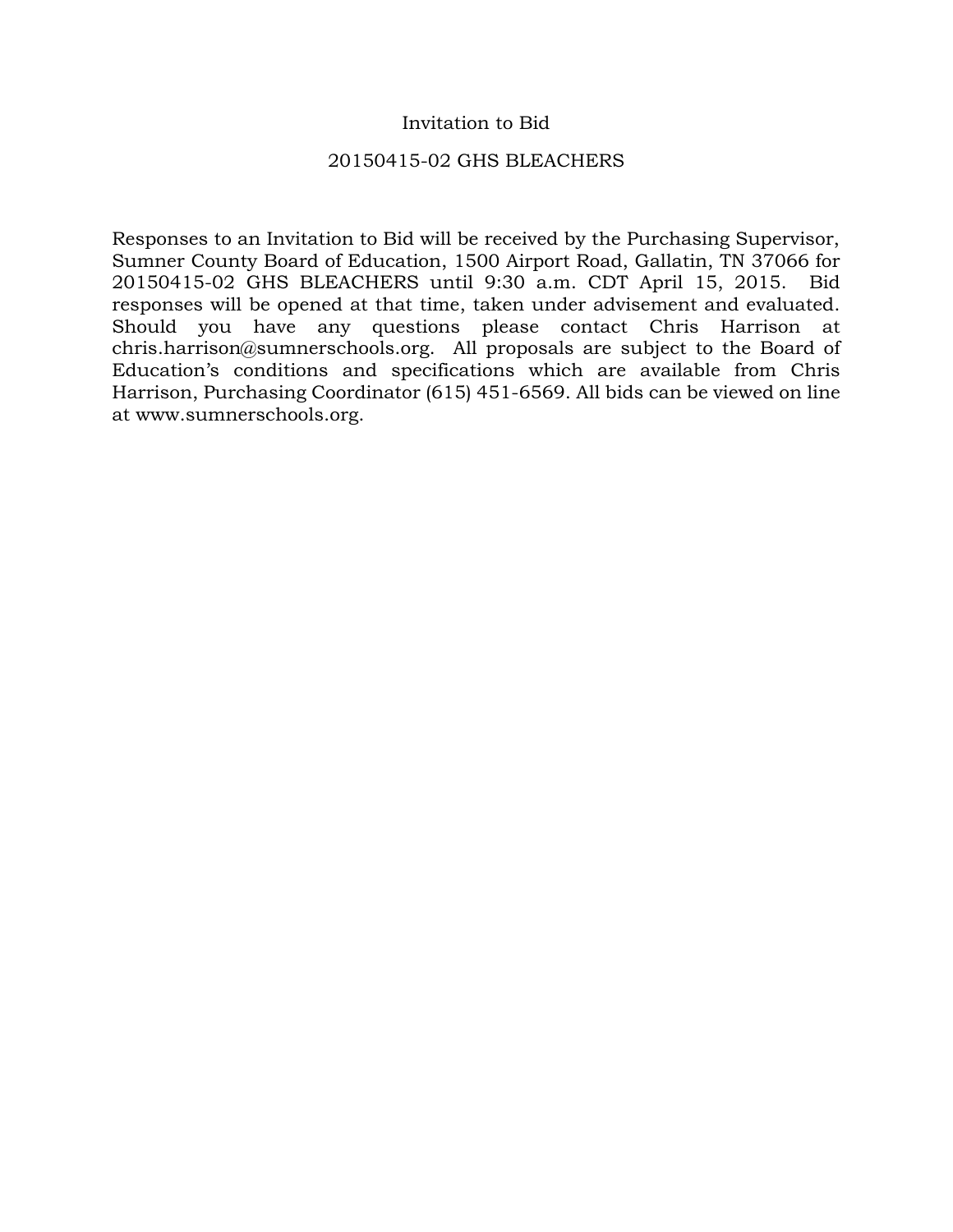#### **NOTICE TO RESPONDENTS**

Responses to an Invitation to Bid will be received by the Purchasing Supervisor in the SUPPORT SERVICE FACILITY CONFERENCE ROOM, Sumner County Board of Education, 1500 Airport Road Gallatin, TN 37066. They will be received until **9:30 A.M. Local Time APRIL 15, 2015** for **20150415-02 GHS BLEACHERS**, at which time the responses will be opened, taken under advisement and evaluated. *BIDS WILL BE POSTED ON www.sumnerschools.org* 

**GENERAL REQUIREMENTS AND CONDITIONS** 

-------------------------------------------------------------------------------------------------------------------------------

- 1. The Sumner County Board of Education reserves the right to accept or reject any and/or all responses in whole or in part, and to waive informalities therein.
- 2. Any responses received after the scheduled closing time for the receipt for responses will not be considered.
- 3. If a mistake is discovered after the responses are received, only the Sumner County Board of Education may allow the respondent to withdraw the entire response.
- 4. Partial payments will not be approved unless justification for such payment can be shown. Terms will be net 30 days.
- 5. Payment will not be made until the said **20150415-02 GHS BLEACHERS** are inspected and approved as meeting all specifications by persons appointed by the Sumner County Board of Education.
- 6. Responses submitted must be in a sealed envelope and marked on the outside as follows: **RESPONSE: 20150415-02 GHS BLEACHERS DEADLINE: 9:30 A.M.; APRIL 15, 2015**
- 7. Facsimile responses will not be considered.
- 8. If a successful bidder violates any terms of their bid, the contract, school board policy or any law they may be disqualified from bidding for a period of two years for minor violations or longer for major violations. Bids from disqualified bidders will not be accepted during the period of disqualification.
- 9. Prices quoted on the response (if any) are to be considered firm and binding until the said **20150415-02 GHS BLEACHERS** are in the possession of the Sumner County Board of Education.
- 10. No purchase or contract is authorized or valid until the issuance of a Board Purchase Order in accordance with Board Policy. No Board Employee is authorized to purchase equipment, supplies or services prior to the issuance of such a Purchase Order.
- 11. Any deviation from these stated terms, specifications and conditions must be coordinated with and approved in writing by the Purchasing Supervisor, Vicky Currey (615) 451-6560.
- 12. All bids that exceed \$25,000 must have the Company Name, License Number, Expiration Date thereof and License Classification of Contractor listed on outside of sealed envelope. As required by State of Tennessee Code Annotated 62-6-119.
- 13. The awarded bidder will be required to post a performance and payment bond in the amount of 25% of the contract price if it exceeds \$100,000 as stated by State of Tennessee Code Annotated 12-4-201.
- 14. If the project cost in excess of \$25,000 a performance bond must be secured by the requesting party in an amount equal to the market improvement value.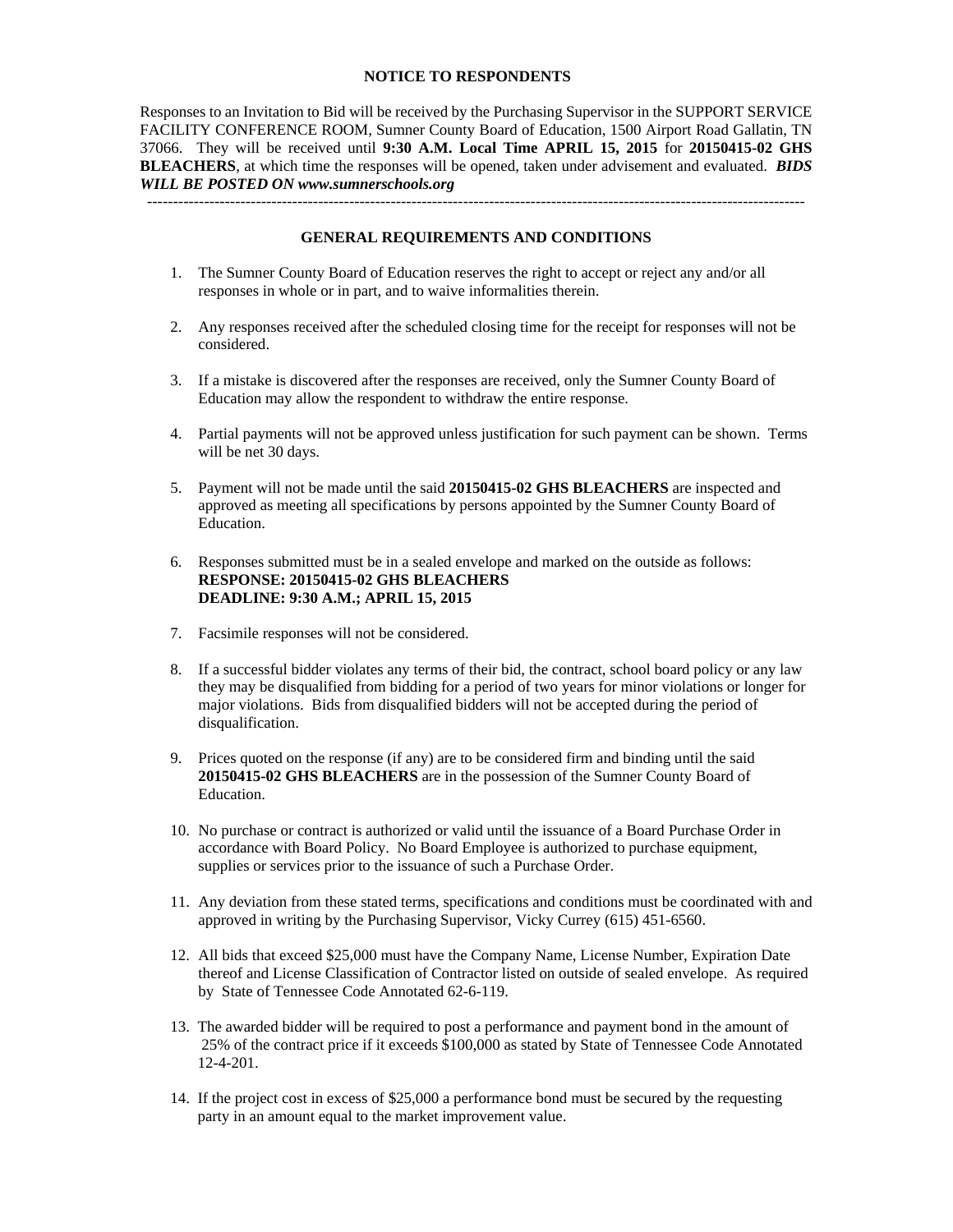# **20150415‐02 GHS BLEACHERS**

The Sumner County Board of Education, herein known as "School System", is soliciting bids for the installation of bleacher at Gallatin High. The bid shall be valid for a period of 90 days from the date of bid opening.

Jobsite: Gallatin High 700 Dan P. Herron Drive Gallatin, TN 37066

#### SCOPE OF WORK

#### 1.1 WORK INCLUDED

A. Manufacture, deliver and install telescopic seating system in accordance with applicable codes, the following specifications, and approved drawings.

## 1.2 RELATED WORK BY OTHERS

- A. Adequate floor levelness and strength for operation of telescopic seating.
- B. Adequate wall strength for attachment and operation of wall attached telescopic seating.

## 1.3 SYSTEM DESCRIPTION

- A. Telescopic seating system shall be multiple tiered seating rows comprised of seat and deck components, risers, and supportive understructure.
- B. Telescopic seating shall be operable on the telescopic principle, stacking vertically in minimum floor area when not in use.
- C. The first moving row, on manual sections, shall be secured with release lever. All other rows shall be mechanically locked, operable only upon unlocking and cycling of first row. Power sections shall be secured with mechanical locks as well as the power system, operable upon activating the pendant control.

#### 1.4 QUALITY ASSURANCE

- A. Design Load Criteria (Structural)
	- 1. International Building Code Standard: Comply with requirements of IBC / ICC 300, "Standard for Bleachers, Folding and Telescopic Seating and Grandstands Assembly Seating, except where other requirements are indicated by the owner.
	- 2. Seating layout design shall be in compliance with IBC / ICC 300 Code, Chapter 4.
- B. Manufacturer: Company specializing in telescopic seating with a minimum of 25 years' experience in manufacturing telescopic seating.
- C. Quality Standards: Manufacturer to be I.S.O. 9001 certified.
- D. Engineer Qualifications: Manufacturer to employ a registered, licensed Professional Engineer to certify that the equipment to be supplied meets or exceeds the design criteria of this specification.
- E. Installation: Shall be handled directly by the manufacturer or by a factory certified installation subcontractor.
- F. Product Liability: Certification of insurance coverage of not less than \$5,000,000.
- G. Welding Processes: To be performed by certified professional welding operators in accordance with American Welding Society, (AWS), D1, 1 "Structural Welding Code-Steel".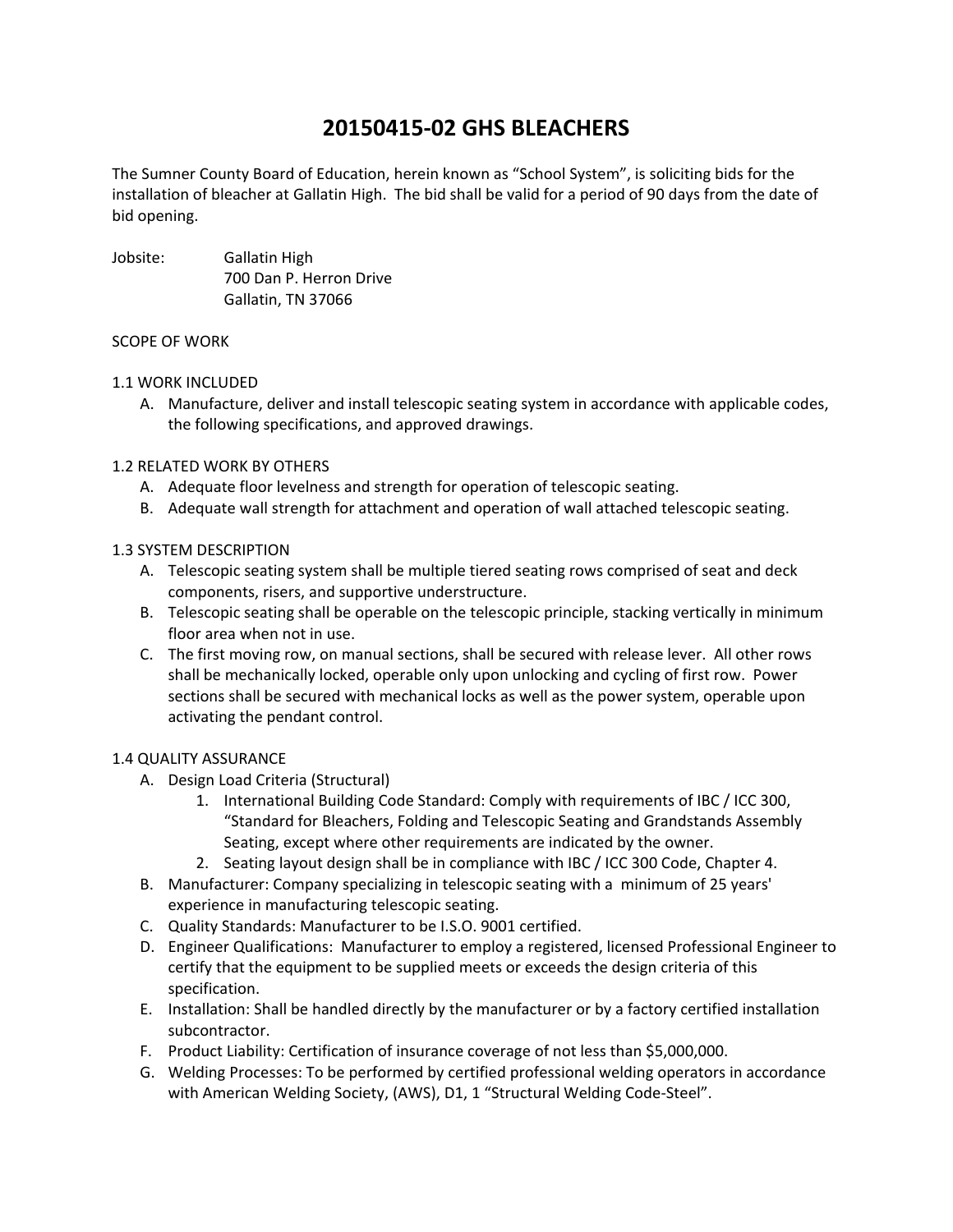H. Product Improvements: Equipment provided shall incorporate manufacturer's design improvements and materials current at time of shipment, provided that such improvements and materials are consistent with the intent of these specifications.

## 1.5 SUBMITTALS

- A. Bid Submittals
	- 1. Manufacturer's descriptive literature and specifications.
	- 2. List of deviations from these specifications, if any.
	- 3. Certification of Insurance.
	- 4. I.S.O. 9000 Certification.
- B. Job Submittals
	- 1. Shop drawings shall all equipment to be furnished with details of accessories to be supplied including necessary electrical service to be provided by others. All electrical submittals must include U.L. listing number.
	- 2. Samples of material and color finish as requested by Owner.
	- 3. Sample of manufacturer's blow molded plastic seat module.
	- 4. Sample of manufacturer's 2‐row bleacher sample.
	- 5. Sample of manufacturer's center aisle hand rail which complies with the below specification.
	- 6. Sample of manufacturer's "U" shaped support bracing which complies with the below specification.
	- 7. Sample of manufacturer's  $2<sup>nd</sup>$  row post which complies with the below specification.
	- 8. Bidders will be required to submit a copy of their most recent quarterly Tennessee State Unemployment Tax Report to the owner as written proof of having at least 5 experienced, qualified, drug free installers on their State of Tennessee employment list. These installers could be required to help install the project, finish punch‐list items, or perform any required maintenance in a timely fashion as requested by the owner.
	- 9. Warranty, operation and maintenance instructions to the owner upon completion.
	- 10. Successful bidder will be required to submit a Drug‐Free Affidavit.
	- 11. Successful bidder will be required to be in compliance with Public Chapter No. 587, Finger Printing & Background Check.

## 1.6 DESIGN CRITERIA

- A. Telescopic seating shall be designed to support, in addition to its own weight, and the weight of added accessories, a uniformly distributed live load of not less than 100 lbs. per square foot (4.8 kN per sq. m.) of gross horizontal projection.
	- 1. Seat boards and footrest shall be designed for a live load of not less than 120 lbs. per linear foot (1.751 kN per linear m).
	- 2. A sway force applied to seats shall be 24 lbs. per linear foot (350 N per linear m.) parallel to the seats and 10 lbs. per linear foot (146 N per linear m.) perpendicular to the seats. Sway forces shall not be considered simultaneously applied.
- B. Railings, posts and sockets designed to withstand the following forces applied separately:
	- 1. Handrails shall be designed and constructed for:
		- a. A concentrated load of 200 lbs. (890 N) applied at any point and in any direction.
		- b. A uniform load of 50 lbs. per foot (730 N/m) applied in any direction.

The concentrated and uniform loading conditions shall not be required to be applied simultaneously.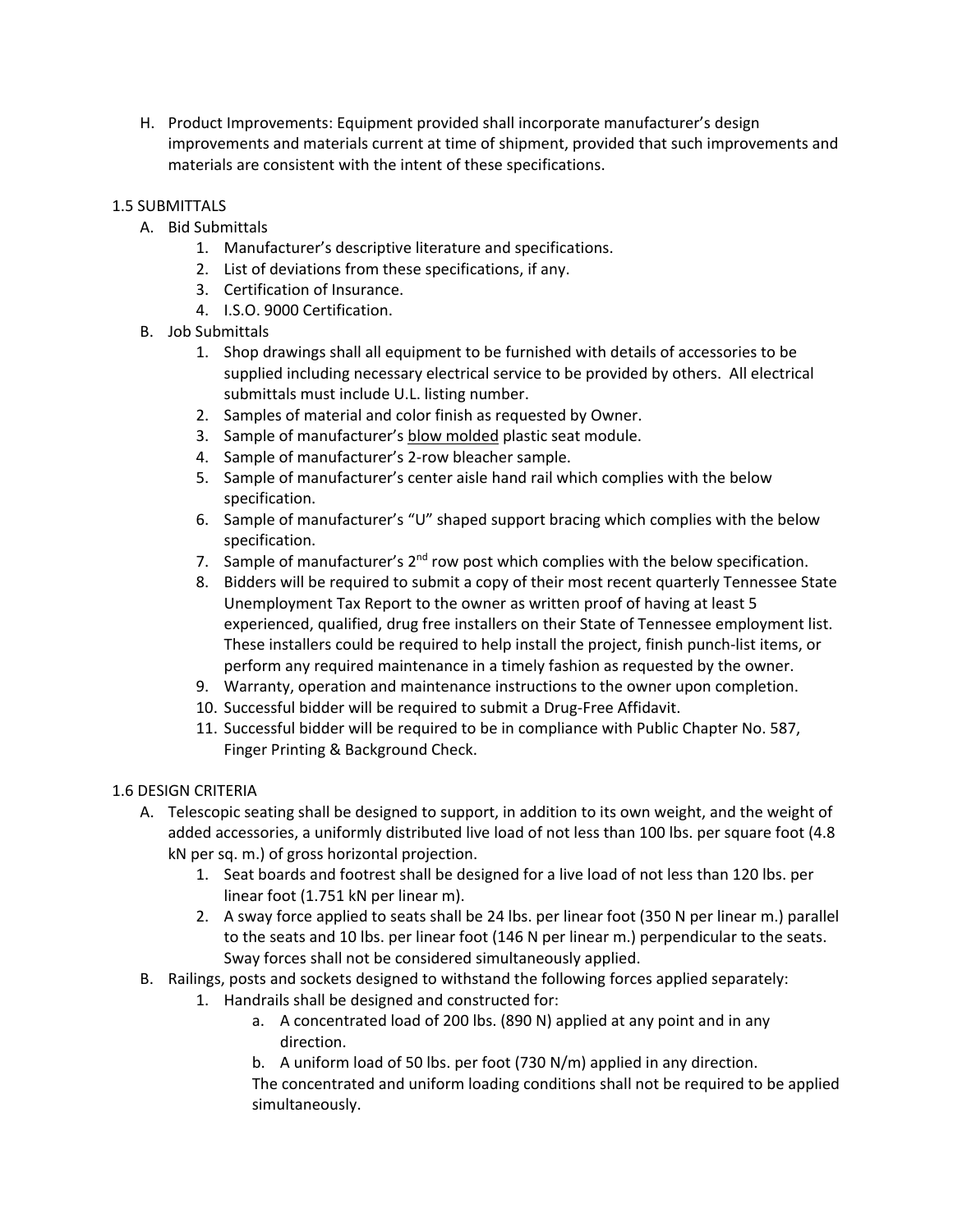- 2. Guards shall be designed and constructed for:
	- a. A concentrated load of 200 lbs. (890 N/m) applied at any point and in any direction along the top railing member and; a uniform load of 50 lbs. per foot (730 N/m) applied horizontally at the required guardrail height and simultaneous uniform load of 100 lbs. per foot (1460 N/m) applied vertically downward at the top of the guardrail. The concentrated and uniform loading conditions shall not be required to be applied simultaneously.
	- b. American Institute of Steel Construction (AISC), American Iron and Steel Institute (AISI) and Aluminum Association (AA) design criteria shall be the basis for calculation of member sizes and connections.
	- c. Wood members shall be designed in accordance with National Forest Products Association (NFOPA), and National Design Specification for Wood Construction.

## 1.7 WARRANTY

- A. The manufacturer shall warrant all work performed under these specifications to be free of defects for a period of one year.
- B. Any materials found to be defective within this period will be replaced at no cost to the Owner. This warranty shall not include replacements required by Acts of God, war, vandalism, flood, fire, calamity or deliberate abuse or misuse of the equipment.

## 2.1 ACCEPTABLE MANUFACTURERS

- A. All seating shall be equal to or exceed the Irwin Model 4500 as manufactured by Irwin Telescopic Seating Company, Altamont, IL 62411.
- B. Prior approved equal, subject to strict compliance with these specifications. All approved products must be approved in writing by the Owner, 10 days prior to the bid and all substitutions are still subject to strict compliance with this specification regardless of what the manufacturer's "standard product" is and regardless of approval of a sample product. Owner has the right to request any samples listed in Section 1.5B prior to bid in order to evaluate substitution requests. Owner has the right to reject any substitution request after  $1<sup>st</sup>$  sample submittal is reviewed.

## 2.2 MATERIALS

- A. Seating Area: One group of wall attached, electrically operated telescoping bleachers.
	- 1. Group 1: 80' 0" x 9 tiers high
- B. Dimensions: The bidder is to conduct field measurements to determine overall height, open depth, and closed depth. The bidder must take in account any entry doors.
	- 1. Row Spacing: 24" spacing
	- 2. Riser per row: 10"
- C. Accessories:
	- 1. Aisles shall be footrest level in sizes and quantities listed below. Aisles at the footrest level shall have non-slip treads on the top front edge. Aisles are to be 48" wide.
	- 2. Intermediate aisle steps shall be provided. Steps are permanently attached closed design. Steps shall be designed to eliminate any possible toe catch between the top of the intermediate step and the bottom of the nose beam per ADA or other applicable codes. Front step shall be hinged for storage on first row deck without the need for removal.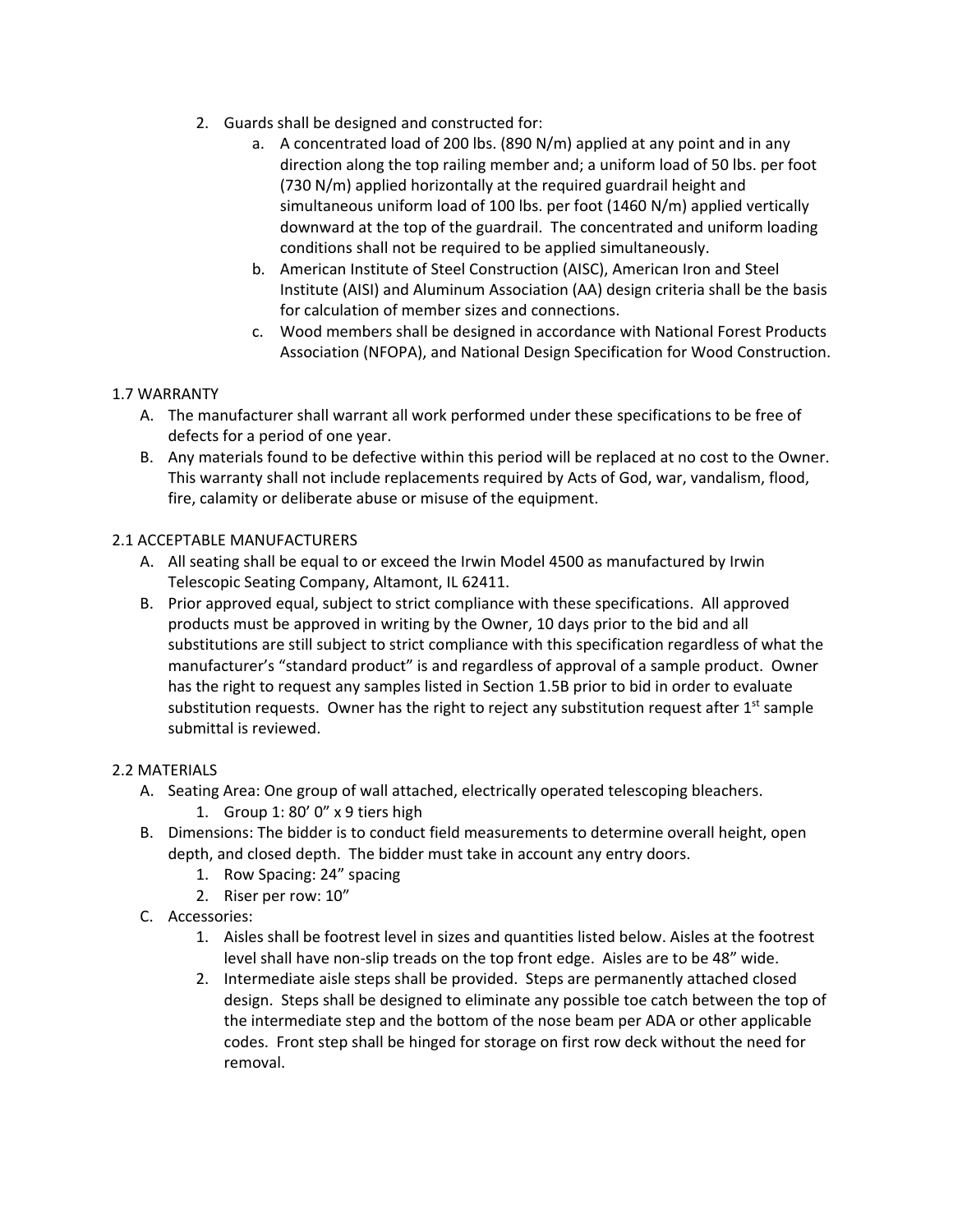- 3. Aisle handrails.
	- a. Smart Rail aisle handrails shall be provided for row spacing between 22" and 26". Aisle railings shall quickly and easily rotate 90 degrees to the locked position and store parallel to the front of the aisle. Railings that require removal from the pocket or the use of tools for storage will not be acceptable. Aisle railings shall also be capable of remaining in the use position during operation, eliminating any rail setup or takedown time. Aisle railings shall be an individual rail design, located on every other row starting at row two (2). Railing to be constructed of 1 ½" 11 ga. round steel tubing, finished in a textured power coated epoxy. For safety, railings designed without a full return of the handrail will not be acceptable.
- 4. Wheel Chair Seating Areas.
	- a. Recoverable wheel chair spaces shall be provided at the section joint location or section length as shown on plans. An integral support on row two shall be provided to eliminate structural damage to the understructure during the operation and use of the system. Recoverable seating areas do not require front railings for support. Provide these on main floor ADA spaces.
	- b. Permanent wheel chair spaces shall be provided at the section joint location or section length as shown on plans. Permanent notches to have a Panelam closure panel to eliminate any open areas under the system. Closure panels to support row two eliminating damage to the understructure or the need for front railings. Provide (1) on main floor. All remaining ADA spaces are to be recoverable.
- 5. End Rails
	- a. End rails of the self‐storing type, finished with textured epoxy powder‐coated black enamel, shall be provided at the open ends of the group. End rails shall start at row three and meet all national building codes. Railings with flexible uprights that can be expanded beyond the 4" sphere are not acceptable.
- 6. Scorer's table shall be 8' x 15" wide of wood grain high pressure laminate. Scorer's table shall be relocatable to any row of any section without the use of mounting sockets.
- 7. Seat numbers and row letters shall be supplied in a silver matte finish with black identification. Layout of numbering to be coordinated with Owner.

#### 2.3 FABRICATION

- A. Understructure System:
	- 1. Steel supports and rolling frames shall be constructed of formed steel shapes of the size and shape necessary to support the design loads. All support bracing shall begin at row 2 and be of diagonal or "knee" type for rigidity. Diagonal bracing to be a "U" shaped formed steel channel. Angle iron or "X" type bracing is unacceptable.
	- 2. Wheels shall not be less than  $4$ " diameter x  $1$ " non-marring soft rubber face to protect wood or synthetic floor surfaces. Each operating row shall have a minimum of 8 wheels.
	- 3. Each fully shirted wheel channel shall be continuously in contact with adjacent channels by nylon guides, to eliminate metal-to-metal contact, and non-binding Quadra-Link guide rods to provide alignment when opening and closing. Wheel channels do not require either at time of installation or periodically.
	- 4. Each cantilever arm shall be triple‐formed 10 gauge steel, securely welded to the post assembly and contain non‐binding Quadra‐Link interlocks with each row post assembly. Each post assembly shall include a 1 3/16" wide  $x$   $\frac{3}{4}$ " nylon roller to enhance the overall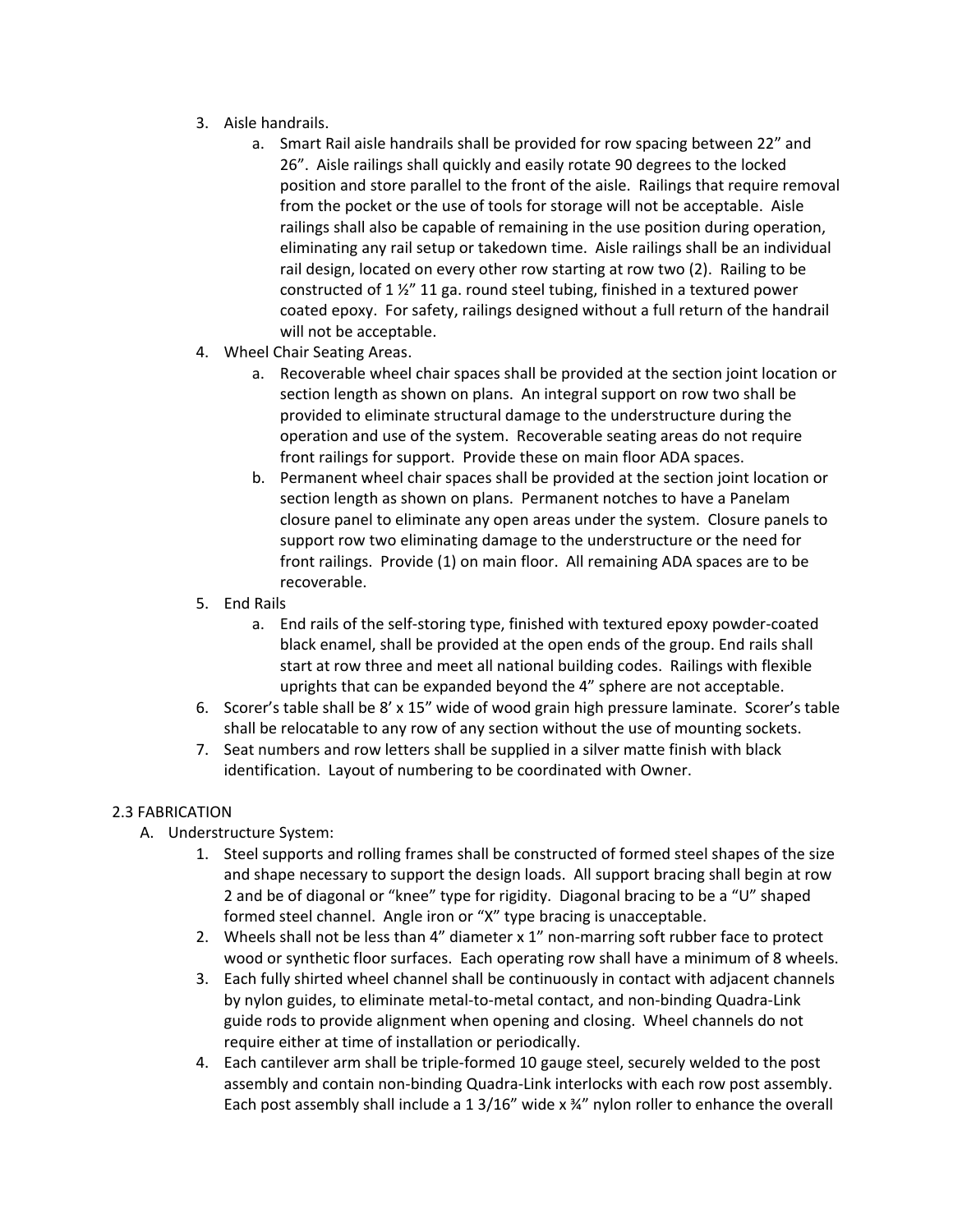operation and provide proper load support. Roller to be connected using a 3/8" diameter pin. Cantilevers not properly supported with a roller design will not be acceptable. Cantilevers do not require lubrication at time of installation or periodically.

- 5. Vertical columns shall be high tensile steel structural tube to meet design criteria. Minimum column size to be 1 %" x 3" 11-gauge structural tube.
- 6. Deck supports shall be bolted to the rear beam, nose and decking with locking hardware.
- B. Seat Systems:
	- 1. Blow Molded Seat: Supply plastic modular 18" individual seats in 10" deep models. Seating to be scuff resistant blow molded high density polyethylene plastic. 10" Blow Molded Seat to be supplied
		- a. Seats shall be blow molded, double walled, high density, impact resistant, UV stabilized, linear polyethylene available in 15 bright standard colors. Injection molded seats will not be accepted for this project.
		- b. Each module to be bracket supported with concealed mounting hardware attachment for rigidity.
		- c. Modules shall allow a full 26 ¼" unobstructed are for foot room comfort and cleaning. Modules with external ribs or multiple piece modules are not acceptable.
		- d. Each module has two recessed areas for seat number locations. Number plates are optional.
- C. Deck System:
	- 1. Decking: Panelarm decking shall have a 0.030 (30 thousandths) high density polyethylene overlay, permanently bonded over 5‐ply structural western fir plywood in strict compliance with U.S. Product Standard PS 195. Finish thickness to be 5/8". Polyethylene finish to be textured grey or beige. Plywood shall be support along the front and back edge for maximum rigidity and designed in a manner that allows 3 plies to run front to pack for increased deck strength. Each plywood panel shall be connected using a tongue and groove splice leaving the deck clean and free of any tipping or cleaning obstructions. Plywood with clear or painted finish is unacceptable. Decking shall be through bolted to steel supports with locking hardware. Decking attached by the use of self-tapping fasteners or retained by friction only is unacceptable.
	- 2. Nosing: Nosing with Panelam decks shall be one piece, formed, 14 gauge steel with a minimum G‐60 pre‐galvanized finish.
	- 3. Rear Risers: Rear riser shall be a minimum 14 gauge formed steel with a minimum G‐60 pre‐galvanized finish.
	- 4. Formed Steel Deck Support Members: Support members shall be double formed 10 gauge steel and connect the front nosing and rear riser members. Each deck support shall include a 1  $\frac{1}{2}$  wide x  $\frac{3}{4}$ " nylon roller to enhance the overall operation and provide proper load support. Roller to be connected using a 3/8" diameter pin. Cantilevered rollers supported on 1 side only which can bend under occupant load will not be acceptable. Deck supports shall provide support for the decking, throughout its length, and at intermediate locations to limit deflection. Deck supports to have a maximum space of 60" up to 26" row spacing, and 40" up to 33" row spacing.
- D. Finish:
	- 1. For rust resistance in standard or high humidity conditions all painted surfaces shall be finished in textured Epoxy Powder Coated Semi‐Gloss Black.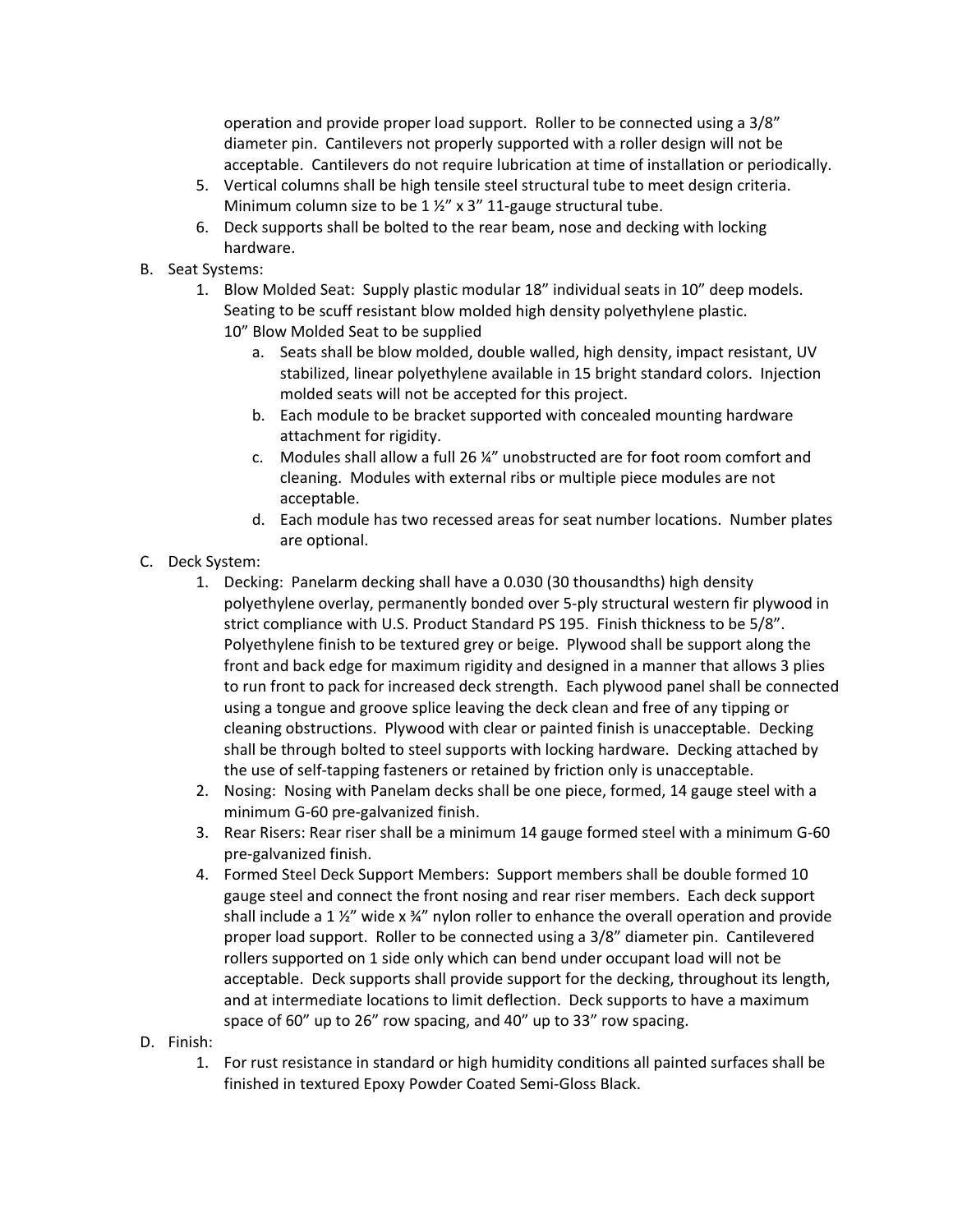#### 1.4 PROPULSION SYSTEM

- A. Friction Power: Furnish each seating group with an integral friction drive system to open and close the telescopic units. Each individual section shall include 2 friction drive systems integrated into the first row of understructure to achieve smooth and efficient operation. Operation of the seating shall be accomplished with the use of a walk along pendant control.
	- 1. Each power system shall include two large 6  $\frac{1}{2}$ " diameter by 4" long friction rollers, for a total of 4 rollers per section. Each roller to include non-marring %" thick rubber covering.
	- 2. Electrical motors for each section shall be heavy duty and high efficiency gear reduction motors. The shaft diameter for the gear motor and rollers shall be a minimum of 1" and be connected by a 1" schedule 40 drive shaft.
	- 3. All roller chain and sprockets used throughout the drive system shall be a minimum of #50 in size. Each drive unit shall be designed to include a safety shroud around the chain and sprocket for overall safety, and to protect the floor surface should a chain failure occur.
	- 4. The power units shall develop tractive forces adequate to operate the seating units under normal conditions but inadequate to operate should significant obstacles be encountered.
	- 5. Motion monitors and limit switches should be provided on all bleacher banks which telescope at 20 fpm or greater in order to provide an audio‐visual warning for each integrally powered unit complete with a flashing light with self‐contained warning horn, rated at 85 dB, that activates when the bleacher is in motion. Limit switches are required for these same units to ensure the motors stop once the bleacher bank is completely open or closed.
	- 6. For increased strength, bolts used to attach the wheels to the inside of the gear box on each sign of the motors should be 3/8" bolts or greater, ¼" bolts are not acceptable (no exceptions).
- B. Manufacturer shall provide all wiring from power source within bleacher seating including pendant control. Removable pendant control shall be hand held with forward and reverse button, plugging into a single receptacle. Power source shall be a 60 HZ power source (as specified below) behind each group of seating. Amperage to be as specified by seating manufacturer depending on the number of power units required. For wall‐attached installations, power source to terminate in a surface mounted junction box above floor. For reverse units; power source to terminate in a junction box, flush mounted under first seating row in center of group. All connections including to junction boxes are to be made by bleacher installers. All electrical parts and wiring shall be installed in complete accord with the National Electric Code. All systems shall be designed to comply with U.L. (U.L. Listing #E168517).
	- 1. Supply power system with 208/230v, 5 wire 3‐phase system.

## 3.1 REVIEWS AND APPROVALS

A. Shop drawings shall be approved and job site field measurements taken prior to installation and telescopic gym seating shall be installed in conformance therewith.

## 3.2 INSTALLATION

A. The installation of the telescopic gym seating will be handled directly by the manufacturer or by a factory authorized installation subcontractor qualified to perform the installation function.